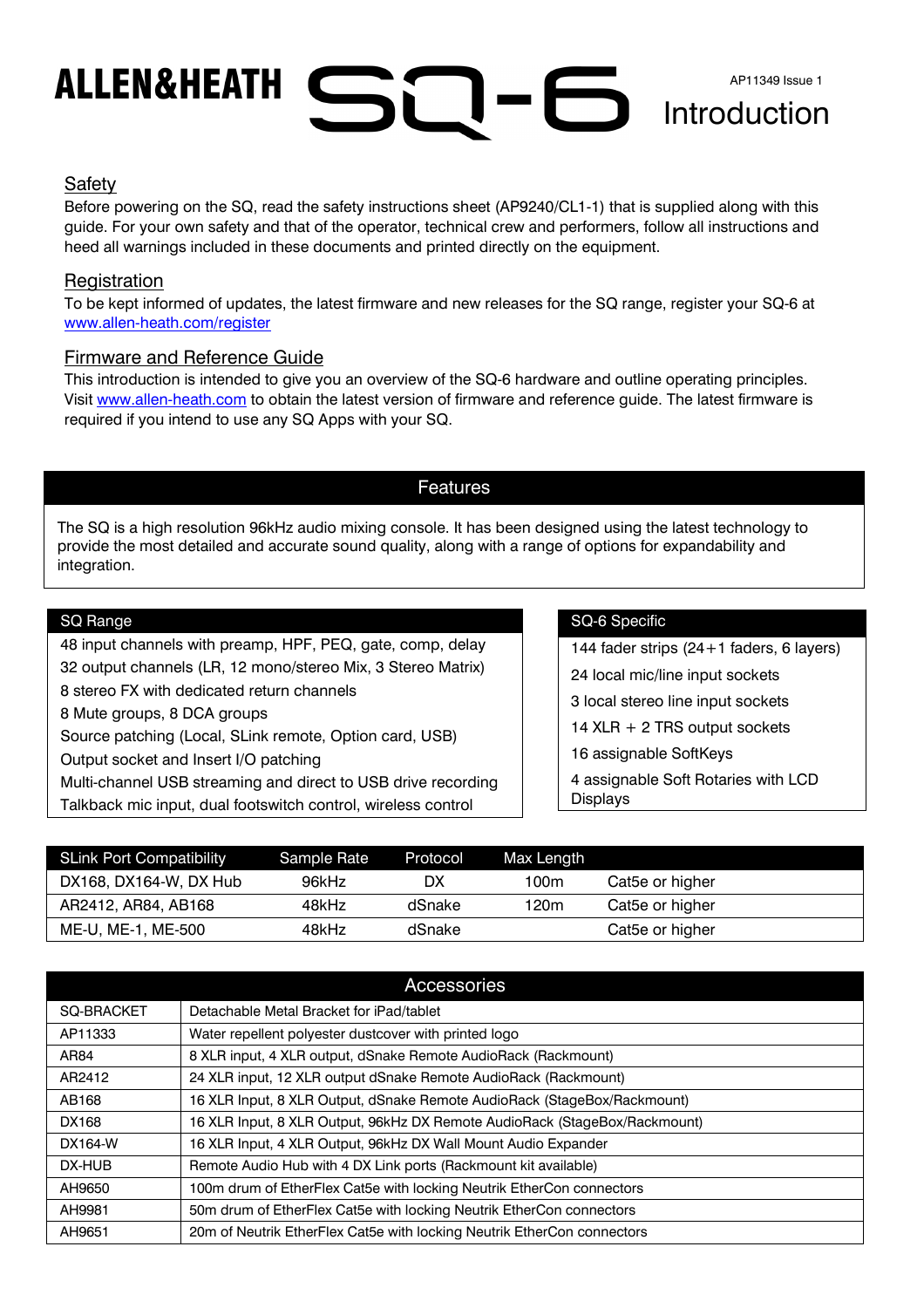Touch Screen, Screen  $(1)$ Select Keys and Screen

Encoder View processing and access the routing and setup menus using keys below. Touch to select a parameter and use the rotary to adjust values.

(2) Fader Strips and Layer Select Keys 6 layers of 24 faders provide 144 assignable strips for access to any combination of channels, returns, masters and DCAs. Each strip has fader, mute, select and PAFL keys, peak and signal meter.

(3) Ident Strip LCD displays show channel name and colour for each of the 24 strips. Press the 'View' key to see secondary information such as input source. Channel

- $\left( \widehat{4}\right)$ (Pre/HPF/Gate/Comp) Physical controls for the selected channel. Preamp, HPF frequency, Gate threshold, Comp threshold.
- $(5)$ Channel (PEQ/GEQ) Physical controls for the selected channel. EQ band select keys and parametric controls. Use the 'Fader Flip' key to present selected mix GEQ on faders.
- 6 Pan Control
- $(7)$ Master Strip and Mix Select Keys Press a blue 'Mix' key to present its sends on the 24 faders and its master on the master fader strip. Select 'LR' to work with the main LR mix and channel faders.
- FX Send Select Keys Press a blue 'FX' key to present its sends on the 24 faders and its master send on the master fader strip.
- $\left(9\right)$ Headphone Output and Level Control
- $\circ$ Main Meter Displays the LR Mix or selected PAFL signal level.
- Talk Key Momentary or latching switch for the talkback microphone.
- $\Omega$ SQ-Drive Port
	- Record/play audio direct to/from a USB drive. Transfer scene, show and library data using a USB key. Update SQ firmware.
- **Top Panel** ALLEN SUCATE 13 Æ  $\overline{a}$ ä č  $\overline{\phantom{a}}$  $=$   $(18)$  $\overline{a}$ ⊆°  $\sqrt{18}$ Ë 冗 ÷  $\equiv$ ò ssans ê é  $\circledcirc$  $\frac{548.33}{2}$  $\circledcirc$  $\circ$ e (8)  $(1)$  $\qquad \qquad \blacksquare$  $-18$ Soft 11<br>**Allan** è  $\qquad \qquad \blacksquare$  $\epsilon$  $\Rightarrow$ ö ö ë õ e ë ÷ ÷ ÷ e e ÷ ë e ÷ ÷ ÷ e ÷ e e e ÷ e ò ă Ă ă ă ă ă ă Ă Ă Ă ă ă ڈ ă ă Ă Ă Ă ă ă Ă ă ŏ ŏ ò ë Ä Ä ö ä  $\ddot{\bullet}$  $\ddot{\bullet}$ ö ä Ä ö ö ö ö ö ö ö ä Ä ö ö ö ö ö 'nп 65 Ĝ ò Ge ۰ ò è  $\equiv$ e  $\mathfrak{S}$ e  $\subset$ ò  $\subset$ ٠
	- $(13)$ ST3 Input

3.5mm stereo jack input, can be used for connection to an external background music device.

- $(14)$ Pre Fade and Assign Keys Hold 'Pre-Fade' and press 'Sel' to toggle channels pre or post fade to the mix. Hold 'Assign' and press 'Sel' to route channels to the selected mix.
- (15) CH to All Mix Key Press and hold to present all sends to mixes for the currently selected channel. The ident strip displays mix names.
- $(16)$ Copy/Paste/Reset Keys Used to copy, paste or reset processing blocks or channel parameters.
- $(17)$ Library Key Opens different libraries to enable save and recall of presets for channel/mix/FX processing.  $(18)$
- Assignable SoftKeys Use Setup screen to assign functions such as mutes, tap tempo, scene recall, SQ-Drive control and more.
- $\bigcirc$ Assignable Encoders Use Setup screen to assign functions for quick access to often used parameters.

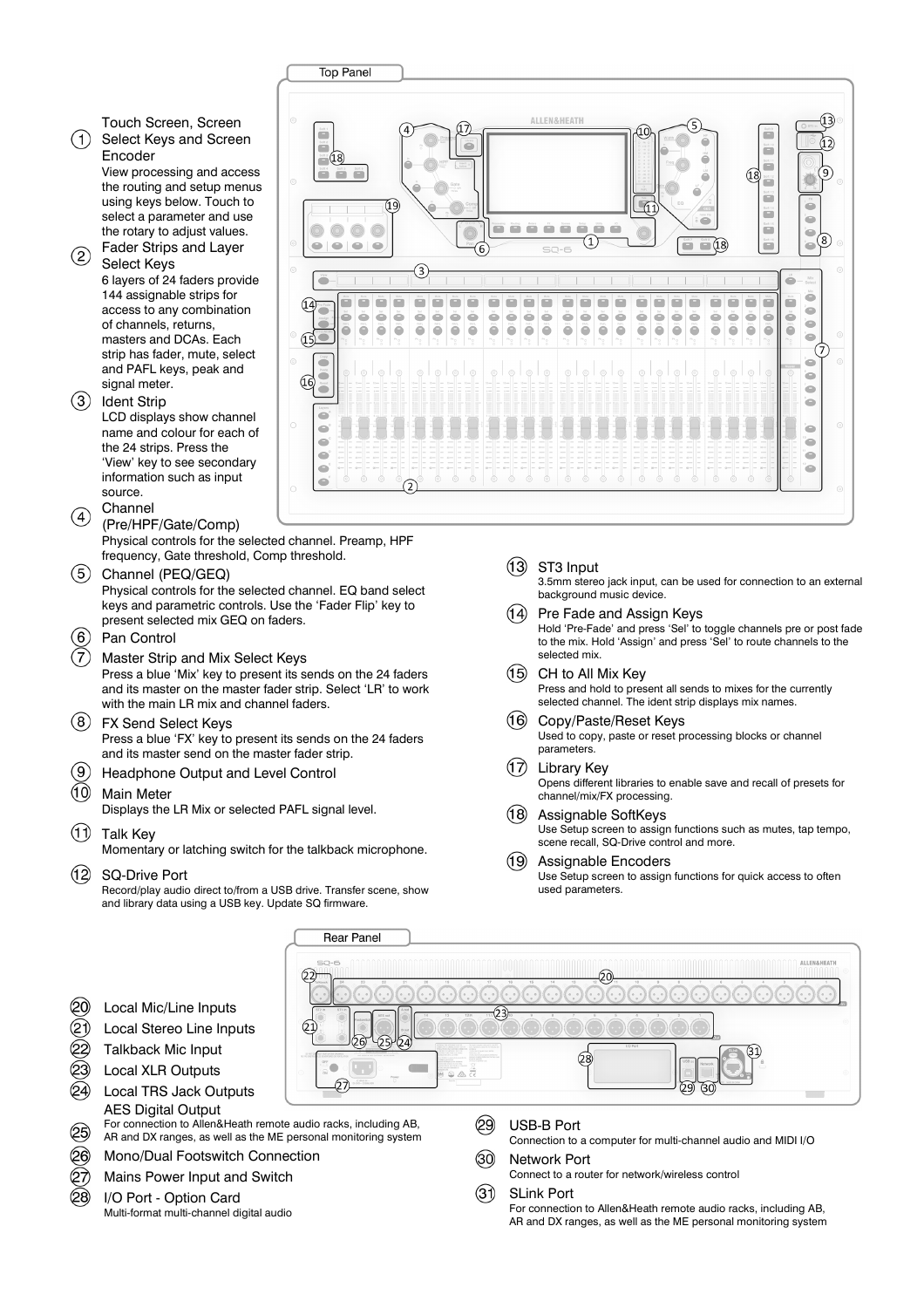#### Powering On

- i. Connect power lead (27).
- ii. Connect input sources using (20), (21) and (22).
- iii. Connect outputs (23) and (24) to amplifiers, speakers or line level inputs on other equipment.
- iv. If required, connect digital I/O such as AudioRacks or Computers using (24), (27), (28) and (30).
- v. If you are using a footswitch, connect this (26).
- vi. Switch on the SQ using the push switch (27).
- vii. Power on any connected amplifiers or powered speakers.

| Setup                                 |                                                                                                                                                                                                                         |  |  |  |  |
|---------------------------------------|-------------------------------------------------------------------------------------------------------------------------------------------------------------------------------------------------------------------------|--|--|--|--|
| <b>Scenes</b>                         | To reset all mix, parameter and routing settings go to the 'Scenes' screen (1), then press and hold the 'Reset Mix<br>Settings' button. This will 'zero' the desk without deleting saved scenes or libraries.           |  |  |  |  |
| $\overline{\phantom{a}}^{\text{I/O}}$ | To check or alter patching, go to the 'I/O' screen (1) and use the matrix to patch from Local/Digital Inputs to SQ<br>input channels, and to patch SQ outputs [LR/Mix/Group/Matrix/DirectOut] to Local/Digital Outputs. |  |  |  |  |
|                                       |                                                                                                                                                                                                                         |  |  |  |  |

|                           | Workflow                                                                                                                                                                                                                                                                                                                                             |  |  |  |
|---------------------------|------------------------------------------------------------------------------------------------------------------------------------------------------------------------------------------------------------------------------------------------------------------------------------------------------------------------------------------------------|--|--|--|
| LR.<br>Mix<br><b>FX</b>   | Press a blue 'LR', 'Mix' or 'FX' Key to present send levels for the selected Mix on the 24 Fader Strips.<br>Use the Layer Keys (2) to move through the 6 layers of faders and adjust individual levels.<br>The Master strip (7) controls the master send level of the selected Mix/FX.                                                               |  |  |  |
| Sel                       | Select a strip by pressing the green 'Sel' Key on a Fader Strip (2) or the Master Strip (7).<br>The physical controls (4), (5) and (6) can now be used to adjust parameters for the selected strip.                                                                                                                                                  |  |  |  |
| Processing                | Go to the 'Processing' screen to see an overview of the processing for the selected strip.<br>Tap on any part of the processing to see a detailed view, then touch a parameter on-screen and use<br>the touch screen encoder (1) to adjust.                                                                                                          |  |  |  |
| <b>PAFL</b><br>Mute       | Mute Keys are illuminated when a strip is muted.<br>By default, PAFL (Pre/After Fade Listen) Keys allow you to route one channel at a time to the PAFL<br>bus/Phones output. PAFL settings can be changed in the 'Setup' screen.                                                                                                                     |  |  |  |
| <b>Pre Fade</b><br>Assign | Mix sends set to 'Post Fade' follow the LR send levels. To toggle channels between 'Pre Fade' and<br>'Post Fade' for the selected Mix, hold the 'Pre Fade' Key and use 'Sel' Keys.<br>To assign or un-assign a strip from the currently selected mix, hold the 'Assign' Key and use 'Sel' Keys.                                                      |  |  |  |
| CH to All Mix             | Pressing and holding the 'CH to All Mix' Key will display the send levels for the currently selected strip<br>across the main fader strips.                                                                                                                                                                                                          |  |  |  |
| <b>FX</b>                 | Press the 'FX' Key to see and adjust FX engines.<br>Use the 'Library' Key (17) to recall FX types and presets - change parameters by selecting on-screen<br>and using the touch screen encoder.<br>FX busses 1 to 4 (8) send to FX engines 1 to 4 by default.<br>FX Return channels can be routed to Mixes in the same way as stereo input channels. |  |  |  |
| Copy<br>Paste<br>Reset    | Hold the 'Copy' Key and press an 'In' Key (4) (5), a 'Sel' Key (2) (7), or on-screen processing to copy it.<br>Hold the 'Paste' Key and press a 'Sel' Key (2) (7) to paste the copied processing to another channel.<br>Hold the 'Reset' Key and press an 'In' Key (4) (5), a 'Sel' Key (2) (7), or on-screen to reset parameters.                   |  |  |  |

## Storing and Recalling

A 'Scene' is used to store or recall a mix. A 'Show' comprises multiple scenes and all settings. Press the 'Scenes' Key to access the list of scenes in the current show. Use a combination of scene filters and 'Safes' to decide which settings/parameters/strips are affected when a scene is recalled.

#### Powering Off

- i. Power off any connected amplifiers or powered speakers.
- ii. Navigate to the 'Home' screen and select 'Shut Down'
- iii. Switch off the unit using the push switch (27).

**Scenes**